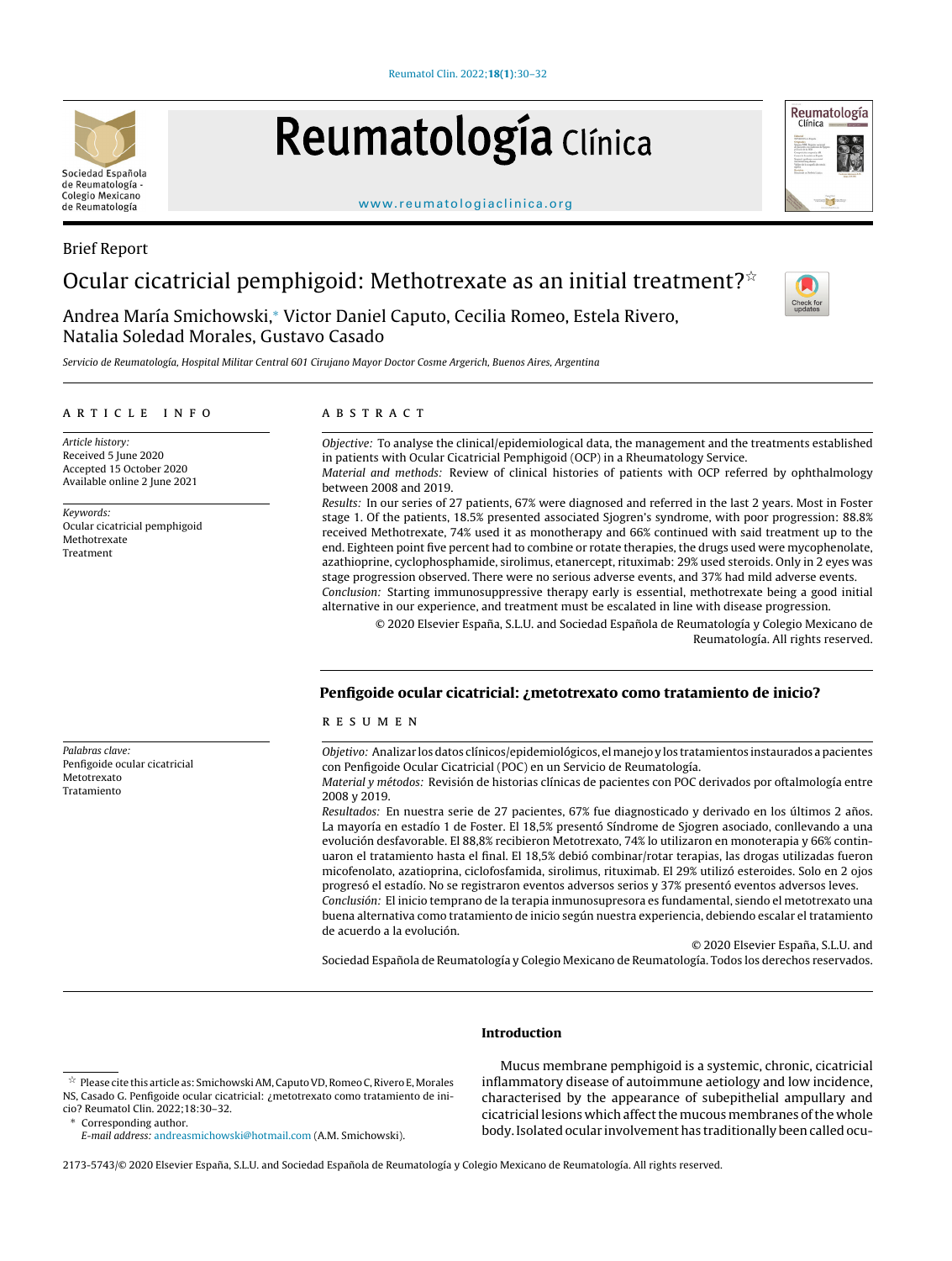lar cicatricial pemphigoid (OCP) and may, on some occasions, lead to irreversible sight loss if no early treated is prescribed.<sup>1-3</sup> For this reason, it is essential to start immunosuppressant treatment immediately after diagnosis, to suppress the inflammation and prevent sequelae.<sup>[4](#page-2-0)</sup>

Diagnosis requires a high level of suspicion by the ophthalmologist, mainly in cases of chronic or recurrent conjunctivitis which do not respond to treatment. However, its confirmation requires a conjunctival biopsy. $2,3,5$ 

The disease is classified according to Foster in 4 stages depending on the severity of the ocular compromise, which allows progression to be assessed and its treatment to be monitored. $6,7$ 

The selection of the agent to be used depends on the severity of the disease and the systemic compromise. The success of treatment is defined as the inducement of a white eye, with no activity and without progression of cicatricial pemphigoid.<sup>[7](#page-2-0)</sup>

#### Objective

To analyse the clinical/epidemiological data, management and treatments established according to Foster stages in patients with OCP in a rheumatology department.

#### Materials and methods

We reviewed the medical rheumatological histories of patients diagnosed with OCP, followed up by our services, between November 2008 and July 2019. All of them were diagnosed and referred to our consultation by ophthalmologists, with a OCP diagnosis through biopsy. Variables were recorded referring to sex, age, age at diagnosis, time from first symptoms to diagnosis, a history of cancer and the presence of extraocular compromise obtained using questioning and physical examination.

The following lab data were collected: erythrocyte sedimentation rate (over 20 mm in 1st hour), reactive C protein levels (above .5 mg/dl), gamma globulin (above 1.4 g/dl), antinuclear antibodies, rheumatoid factor, anti-Ro and anti-La antibodies.

Patients were referred with a report of the Foster stage and the presence/absence of conjunctival inflammation. Symptoms of activity were also assessed such as the presence of photophobia, ocular pain, conjunctival hyperaemia and chemosis. Foster staging was used to assess progression.

All patients were subjected to periodical controls in our practice and with their ophthalmologist, whose opinion about the disease activity was essential for treatment decisions.

The number of eyes affected was recorded with Foster staging. Patients initiated treatment with 10 mg methotrexate weekly, always combined with a 5 mg folic acid weekly and treatment was changed if after 3 months evidence of activity /inflammation persisted. The dose was progressively increased up to 20 mg and then rotated with another drug or in combination with the same, in agreement with the ophthalmology service. It should be noted that some patients had already been referred with previous treatments, and continued with these when evolution was favourable. The second line drugs used were mycophenolate, cyclophosphamide and rituximab. Systemic oral steroids were used for short periods in medium/low doses for rapid symptom control and only in some patients. All patients received topical treatment with cyclosporin.

The adverse events of the drugs were also recorded.

The study design was approved by the ethics committee of our hospital and no informed consent was required due to the anonymous nature of the study.

Descriptive statistics were performed on the variables studied to summarise demographic and clinical patient characteristics. Continuous variables were expressed as median and interquartile

#### Table 1

Demographic, clinical and laboratory data of patients with cicatricial ocular pemphigoid.

| Sex (woman)(%)                                 | 63%           |
|------------------------------------------------|---------------|
| Age in years, median (IQR)                     | $71(66 - 76)$ |
| Age at diagnosis, median (IQR)                 | $68(60 - 73)$ |
| Treatment of the disease (years), median (IQR) | $2(1-2)$      |
| Treatment from initiation of symptoms at       | $1(1-5)$      |
| diagnosis (years), median (IQR)                |               |
| Follow-up in our series (months), median (IQR) | $10(4-32)$    |
| Sjogren's syndrome, n (%)                      | 5(18.5)       |
| ANA, $n$ $(\%)$                                | 4(14.8)       |
| $RF, n({\cal X})$                              | 5(18.5)       |
| $Ro, n({\chi})$                                | 2(7.4)        |
| La, $n$ $(\%)$                                 | 1(3.7)        |
| $ESR > 20$ mm, n $(\%)$                        | 11(45.8)      |
| $RCP+$ , $n$ (%)                               | 7(29.2)       |
| Gamma globulins $> 1.4$ ; n $(\%)$             | 9(37.5)       |
| Cancer, $n$ $(\%)$                             | 8(29.6)       |
|                                                |               |

ANA: antinuclear antibodies; ESR: erythrocyte sedimentation rate; IQR: interquartile range; La: anti-La; RCP: reactive C protein; RF: rheumatoid factor; Ro: anti-Ro.

| Table |  |
|-------|--|
|-------|--|

Treatments offered.

| Drug                | Dose                                 | Patients with<br>single therapy n<br>(total) | Percentages |
|---------------------|--------------------------------------|----------------------------------------------|-------------|
| Topical cyclosporin |                                      | 1(27)                                        | 3.7         |
| Methotrexate        | $10-20$ mg/week                      | 20(24)                                       | 74          |
| Leflunomida         | $20 \frac{\text{mg}}{\text{day}}$    | 1(1)                                         | 3.7         |
| Mycophenolate       | $1000 - 2000$ mg/day                 | 0(4)                                         |             |
| Azathioprine        | $50-150$ mg/day                      | 0(2)                                         |             |
| Sirolimus           | 1 $mg$ /day                          | 0(1)                                         |             |
| Ciclophosphamide    | 1000 mg/month                        | 0(2)                                         |             |
|                     | intravenous $\times$ 6               |                                              |             |
| Rituximab           | 1000 mg/fortnightly $\times$ 2 0 (3) |                                              |             |

ranges and categorical variables as frequencies and percentages (Table 1).

#### Results

The clinical records of 27 patients were reviewed; 18 (67%) had been diagnosed and referred during the last 2 years.

Demographic, clinical and laboratory data are summarised in Table 1. Women predominate, with the average age at diagnosis being 65 years of age, and delay to diagnosis of one year. $1-5$  No extra ocular manifestations were determined. A history of cancer was recorded in 8 patients (29.6%) (3 cancer of the skin, 2 prostate, 2 haematological and one rectal cancer).

Foster stages for referral were Foster  $0 = 15$  eyes;  $1 = 21$  eyes;  $2 = 5$  eyes;  $3 = 0$  eyes;  $4 = 5$  eyes. Four patients did not present with stage reports. Only in 2 eyes of different patients was a progression from stage 1 to 2 and from 2 to 3 determined.

In 5 patients (18.5%) associated-Sjogren's syndrome was diagnosed and it is notable that 4 of these had to combine or rotate treatments.

In laboratory tests less than half of the patients presented with accelerated erythrocyte sedimentation rates, positive reactive C protein and polyclonal hypergammaglobulinaemia (Table 1).

Table 2 contains the treatment the patients received.

Twenty four patients (88%) received methotrexate, of whom, 20 (74%) were in monotherapy and 18 of these (66%) continued with this treatment until the end of observation due to favourable evolution. One patient was in treatment with leflunomide and continued with it and another patient only had topical therapy with cyclosporine with no systemic treatment.